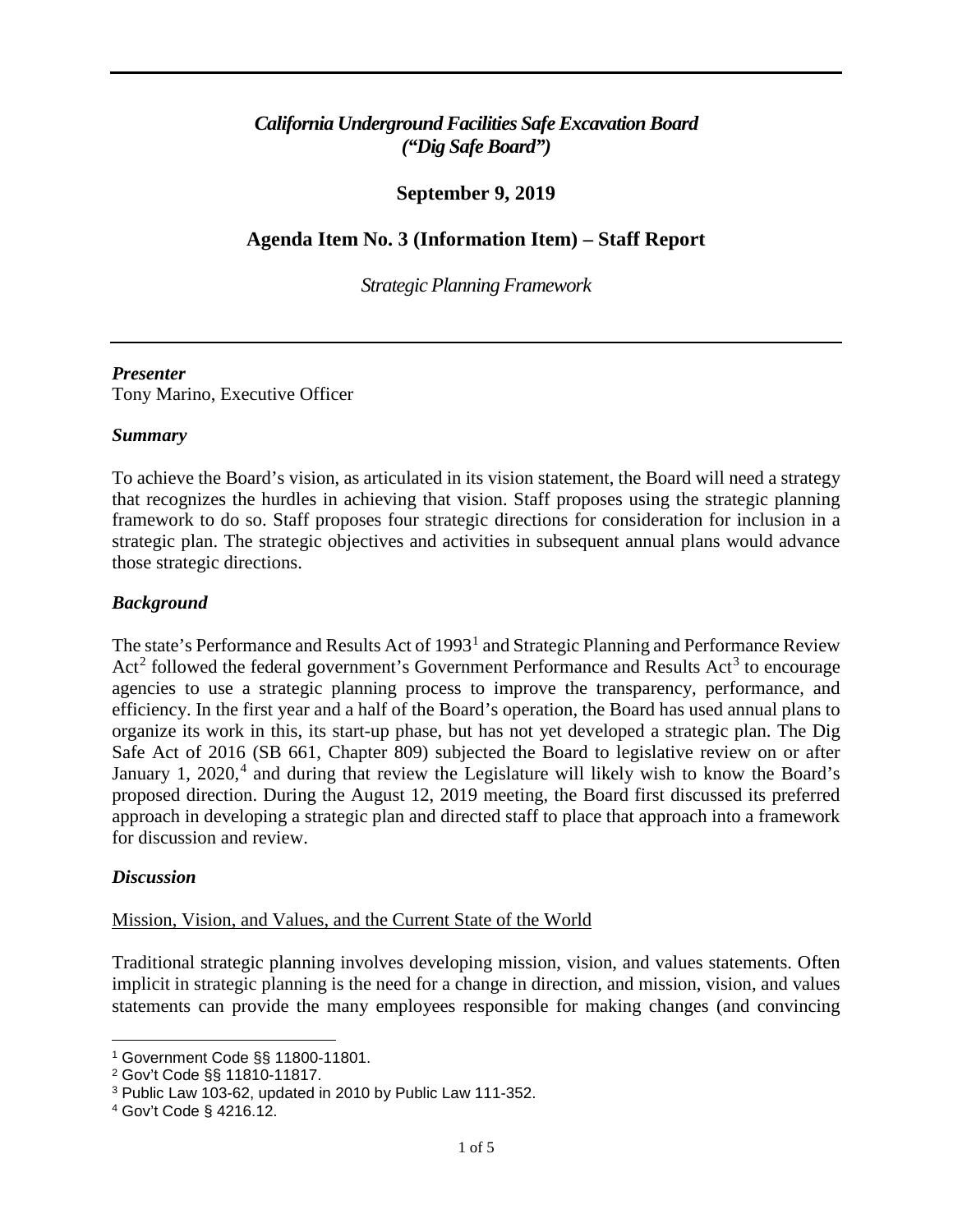organization. The Board has already adopted mission, vision, and values statements as policies Bothers to go along with those changes) a commonly understood direction unified across the 02, B-03, and B-04 in Resolution 18-01-01.

 The vision statement in particular holds a special place, as it describes an aspirational state of the world that the organization hopes to create—or, stated another way, what the world will look like when the organization is no longer needed, its mission complete. The Board's vision statement is the following:

*The Dig Safe Board seeks to affect a California in which the state's excavators and subsurface installation owners know and understand:* 

- *how to identify the locations of subsurface installations*
- *how to protect against dangerous contact with those installations*
- *how to resolve unexpected situations that may arise, and*

*in which the state's excavators and subsurface installation owners exercise that knowledge and understanding to promote a culture of mutual respect and dedication to the belief that everyone goes home safe.* 

As the Board discussed in August, however, the world is far from the Board's vision. The locations of buried infrastructure are not always well-characterized, and in many organizations the most reliable sources of that information are in the heads of persons close to retirement. The combination of these two factors suggests that the industry will become less safe without the development of an effective knowledge infrastructure to facilitate knowledge transfer from experienced to inexperienced workers and between excavators and operators.

 public to suggest other relevant sources. Staff has identified the following sources that touch on this issue, and welcomes the Board and

- Transportation Research Board, National Academies of Sciences, Engineering, and Medicine, *Encouraging Innovation in Locating and Characterizing Underground Utilities*, National Academies Press, 2009
- National Research Council 2013. Underground Engineering for Sustainable Urban Development. Washington, DC: The National Academies Press.
- Emery Roe and Paul R. Schulman, *Reliability and Risk: The Challenge of Managing Interconnected Infrastructures*, Stanford (2016)
- Center for Energy Workforce Development, "Gaps in the Energy Workforce Pipeline: 2017 CEWD Survey Results."
- Stephen Sweet, Marcie Pitt-Catsouphes, Elyssa Besen, Shoghik Hovhannisyan, Farooq Pasha, "Talent Pressured and the Aging Workforce: Responsive Action Steps for the Construction Sector," Sloan Center on Aging and Work, 2010, p. 30.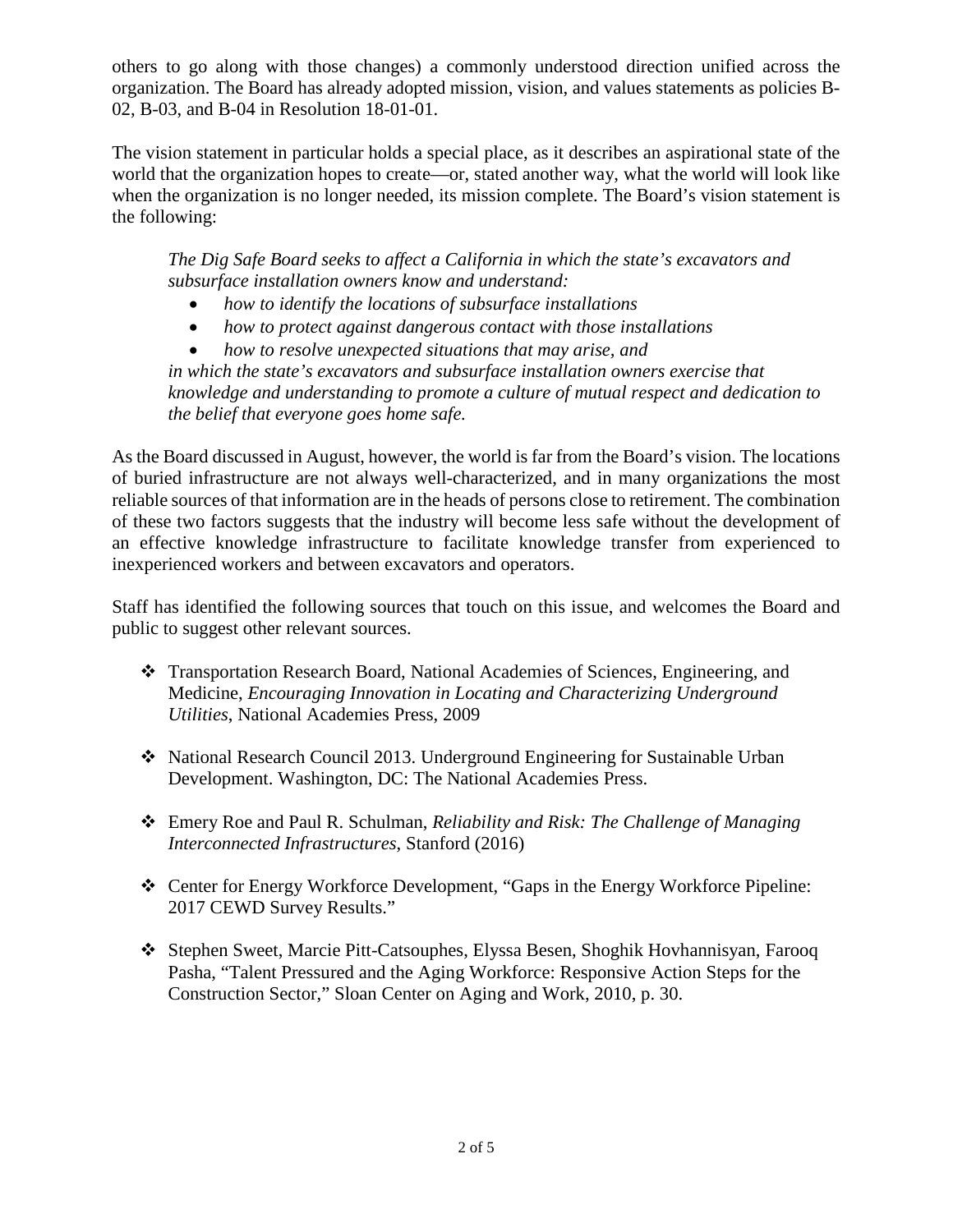## Strategic Plans, Annual Plans, Directions, Objectives

 Act model, the strategic plan is no "plan" at all, but an overarching set of directions by which the development of the subsequent year's annual plan. Staff proposes that the strategic plan be The strategic plan is one of three major public guidance documents the Board will use to judge, and be judged by, its performance. Following the federal Government Performance and Results annual plans—the true planning documents—are developed. Annual plans articulate specific objectives of the Board, which include how the objective is planned to be achieved and who is responsible for undertaking it. Objectives are not subordinate to strategic directions—that is they are not under any one strategic direction in an organizational hierarchy—but they will instead advance one or, often, more than one strategic direction. Annual results reports will articulate the outputs and outcomes of the previous year's annual plan and are inextricably linked to the effective for three years.

## Proposed Strategic Directions

Based on the Board's August discussion, staff proposes the following strategic directions:

 *1. Improve Compliance by Reaching Parties in Effective Ways* 

The state's one-call law forms the bedrock of the state's relevant safety policy, and is characterized by the requirements for excavators to notify the one-call center before beginning work, for operators to accurately locate their buried infrastructure, and for excavators and operators to communicate and use reasonable care to maintain safe operations in the vicinity of that infrastructure. The experience of Board members and investigative staff supports the assertion that much of the law's non-compliances are the result of a lack of understanding of the law's requirements and the risks associated with ignoring it. Ignorance is not, however, the only reason for unsafe practices, and effective outreach to knowledgeably non-compliant actors will need to involve enforcement.

#### *2. Improve Accessibility of Buried Infrastructure Location Knowledge and Understanding*

 roads, trees, buildings, and parking lots that are either no longer present or appreciably managing buried infrastructure in differing phases of a project, and the lack of operator in conflict that could have been avoided. The transmission of available An operator's access to accurate information can be hampered by a multitude of ownership changes have left original records in disarray, the original drawings being referenced to changed since facility installation, and abandoned line records that are either not kept or not changed to recognize the lines as abandoned. Different parties may be responsible for consideration for buried infrastructure in the engineering phase may place excavator and information may benefit from improvement—something that the proposed AB 1166 intends to address. Additionally, the techniques used by excavators and operators alike such as potholing—may need further standardization for a practitioner to know the extent to which he or she has taken reasonable care in determining the locations of buried lines.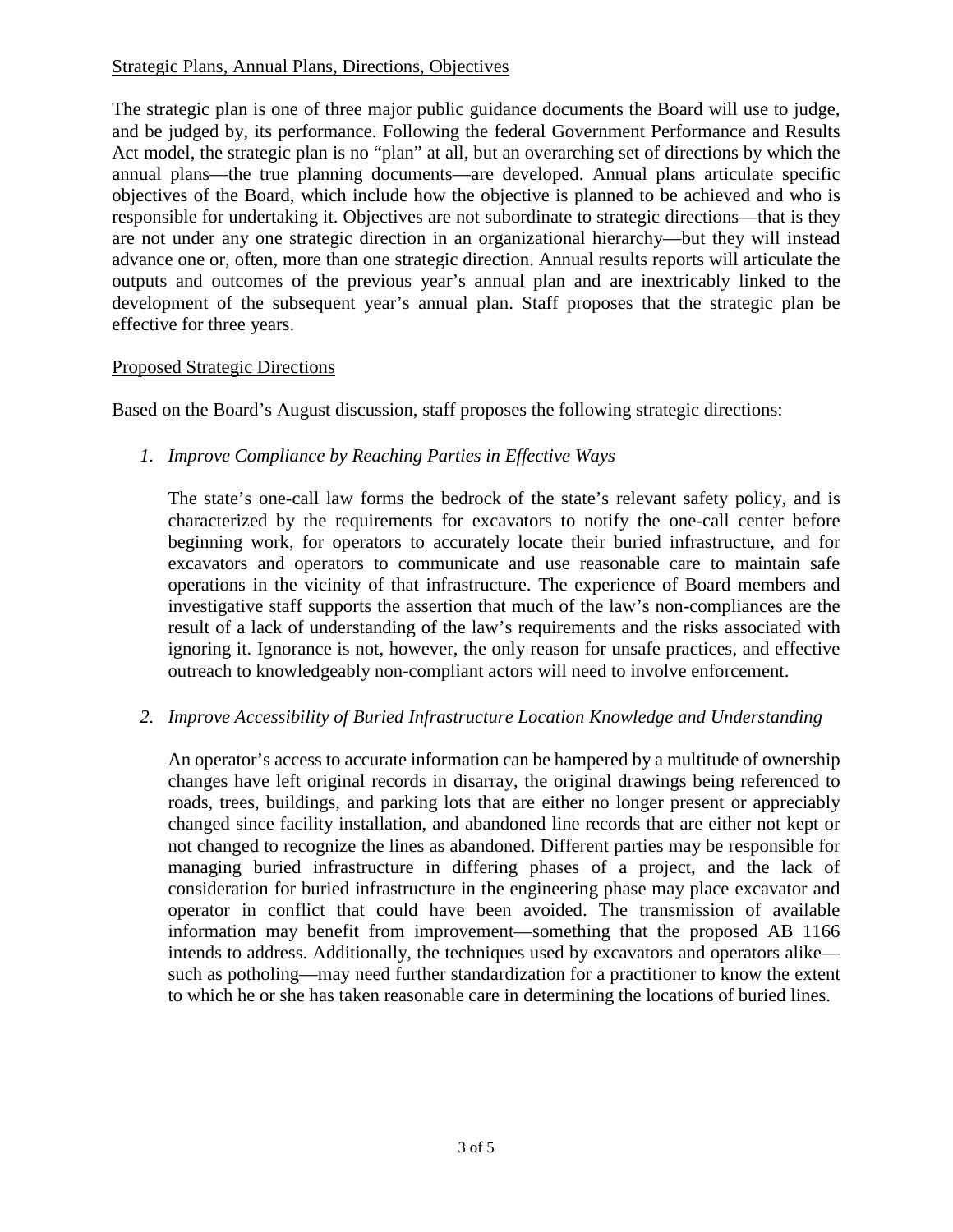*3. Identify proximate and contributing causes to safety accidents and non-compliances* 

 problems of the time was that conflicts over safety issues were resolved by claims The Legislature provided the Board with investigative staff and vehicles for them to use in the expectation that they would investigate accidents to determine their causes. The author of the Board's founding legislation stated in a legislative hearing that one of the great departments in settlements with non-disclosure agreements with both sides feeling they got the short side of the stick and the industry learning nothing, leaving the situation to repeat. [5](#page-3-0) 

## *4. Build Board operations to achieve compliance, reporting, and operational excellence in a resource-efficient manner*

 enforcement), the Board has a list of operations, reporting, and compliance requirements The State Leadership Accountability Act<sup>[6](#page-3-1)</sup> requires agencies to have effective internal controls to manage their operations, reporting, and compliance obligations. Given the Board's breadth of different functions (*e.g.* education, regulations, investigations, rare in state government for such a small staff to manage—a point exacerbated by the fact that it is still building its operational capabilities.

## Directions, Objectives, and Activities

 the activities presented in the 2019 Plan as supporting the directions proposed here. Both the 2018 and 2019 Plans discussed how they were developed to be compatible with a strategic plan. The Board's annual plans, with strategic objectives and strategic activities, will not change significantly. Staff proposes that the role of the strategic directions be to guide the selection and assessment of those strategic objectives and activities. Each activity, therefore, will advance one or more strategic directions. One may visualize this in **Table 1**, which imagines the objectives and

 $\overline{a}$ 

<span id="page-3-0"></span> 5 Hearing on SB 119, Assembly Committee on Utilities and Commerce, July 6, 2015.

<span id="page-3-1"></span><sup>6</sup> Gov't Code §§ 13400-13407.